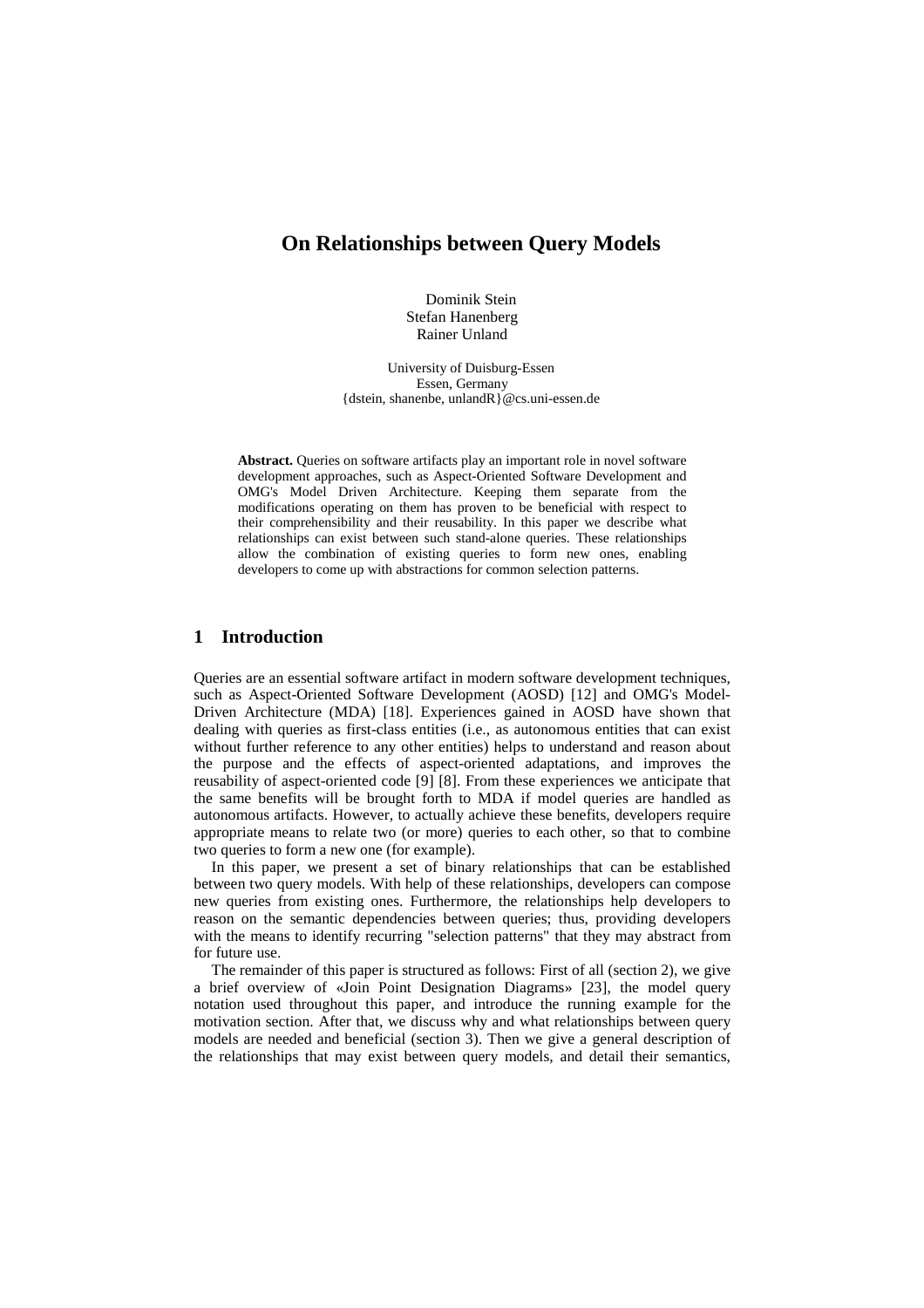giving a supplementary example (section 4 and 5). After elucidating related work in section 6, we conclude the paper with a summary and a short discussion in section 7.

## **2 Overview to JPDDs and to the Motivating Example**

«Join Point Designation Diagrams» (JPDDs) have been introduced in [23] and [22] as a notation to specify query models. The notation is based on Unified Modeling Language (UML) [20] user-model symbols, and provides means to specify lexical constraints on element names (in terms of name and signature patterns) as well as on the structural context and/or the behavioral context those elements reside in (e.g. the (non-)containment of features in classes and of classes in packages; or the (non- )existence of paths between classes (or objects) in the class (or object) hierarchy and between messages in the call graph, etc.). Fig. 1 gives a graphical overview to the most important symbols, which may be arranged in analogy to standard UML symbols as stated in the UML specification [20].



Fig. 1. Specifying selection constraints with «Join Point Designation Diagrams» (cf. [23])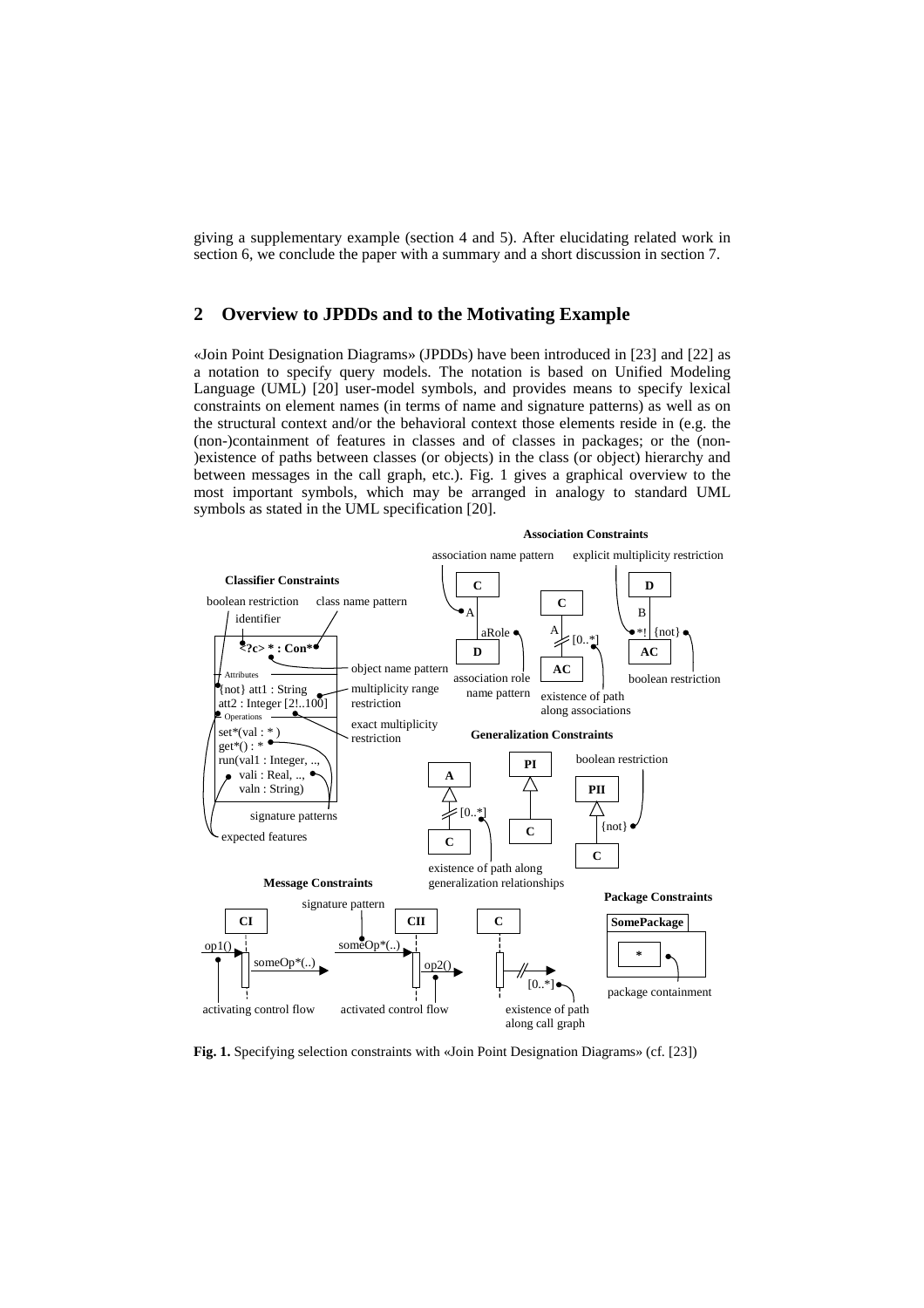Apart from selection constraints, JPDDs may specify those elements that are to be exposed for further adaptations (e.g. for model transformations). These elements are given identifiers, which are prepended by a question mark (?) and entangled in angle brackets (< >), and which are listed in a parameter box in the lower right corner of the JPDD.

In the following section, multiple sample JPDDs will be given and explained in further detail (see Fig. 2, Fig. 3, Fig. 5, and Fig. 6). These JPDDs are used to represent a pointcut as it is used to implement the decorator design pattern [7] with AspectJ [14]. The example is adopted from [15]; its goal is to monitor the progress of reading some input stream. To do so, it hooks onto method read of any InputStream object, and ties the monitoring dialog to a GUI component – in this case, a JComponent object from the javax.swing package.

## **3 Motivation**

Relationships between query models are needed for the following reasons: First of all, they are necessary to concatenate selection constraints that are rendered by different diagrams and/or different notations. In Fig. 2, for example, the object diagram on the left outlines the structural selection constraints of a query (select all objects <?is> of (sub)type InputStream), while the interaction diagram on the right renders the behavioral selection constraints (select all method invocations <?jp> to operations named "read" (of objects being (sub)type of InputStream), taking an arbitrary number of parameters  $( \ldots )$ , and returning one parameter of type int). Usage of relationships in this way permits the representation of each selection constraint in its most appropriate manner. For example, control flow-based constraints can be represented in terms of interaction diagrams; state-based constraints can be represented using state chart notation; and data flow-based constraints can be represented with help of activity diagrams; etc. In the context of MDA, these relationships allow each part of a query to be specified in terms of the diagram and/or notation which it is eventually going to be applied to.

Apart from that, relationships enable developers to come up with abstractions over recurring selection patterns, thus facilitating their comprehension and allowing their reuse in different settings. For example consider Fig. 3, which visualizes an application of the prominent "wormhole selection pattern" [14] as it is regularly used in AOSD. The wormhole selection pattern in AOSD is used to perform adaptations on



**Fig. 2.** Concatenating selection constraints of different nature (e.g. structural and behavioral selection constraints, in this case)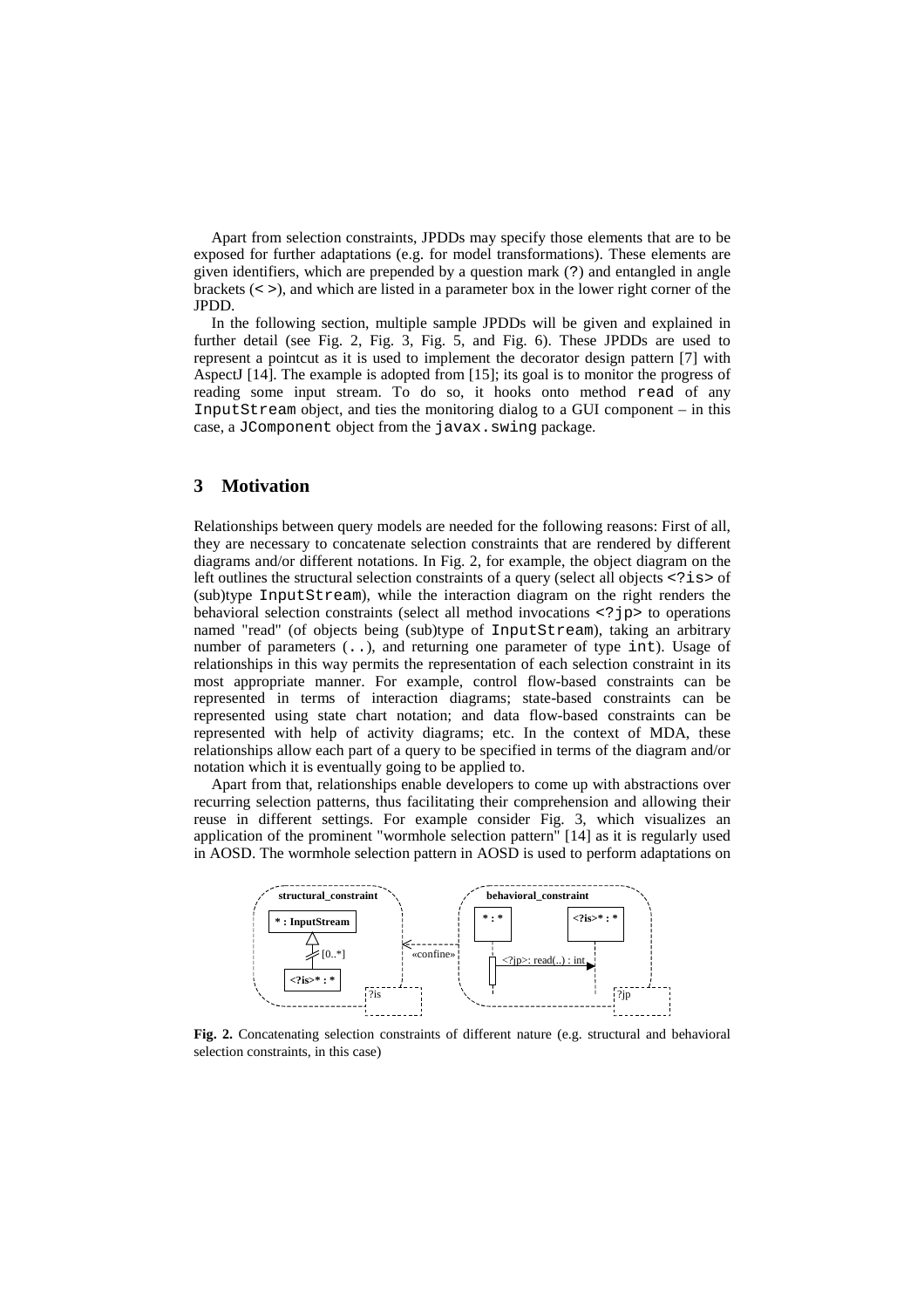the behavior of programs which make use of context information from an earlier step in the execution process. The wormhole shown in Fig. 3, for example, selects all method invocations  $(\langle ? \text{jp} \rangle^* (\dots) : *)$  that occur in the control flow  $(\# *)$  of any (other) method  $(* (...) : *)$  invoked on an object of (sub)type JComponent (as defined in package javax.swing); the receiver object of the latter is exposed by the query model for further adaptations, or for use by another query model. Factoring out the wormhole selection semantics into a separate query (and giving it an appropriate name) helps developers to recognize the intention as well as the effects of the query more easily<sup>1</sup>. Furthermore, the same wormhole can now be reused by multiple (other) queries.



**Fig. 3.** Grouping selection constraints according to intention and effects, and finding abstractions for common selection patterns to facilitate comprehension and enhance reusability

We expect to see many selection patterns like that to arise in the MDA context. Over time, developers are going to recognize that they are using similar selection patterns over and over again. They are going to find suitable idioms for those selection patterns, and we anticipate them to ask for suitable means to abstract over those patterns and to reuse them in most different contexts. The wormhole pattern described above is one example of such recurring selection patterns. It is used to reason about the entities that have participated in (e.g. initiate) a certain task, and to select them for future adaptation (i.e. transformation). Another interesting example is concerned with the reasoning on and selection of recurring method calls; this will be considered in the subsequent chapter 4 in subsection 4.5.

l

<sup>1</sup> It may be advisable to abbreviate the (explicit) relationships to the structural selection constraints using the (implicit) short hand described in section 4.3 (see Fig. 5), in this case. That way, we have to deal with just two rather than four JPDDs.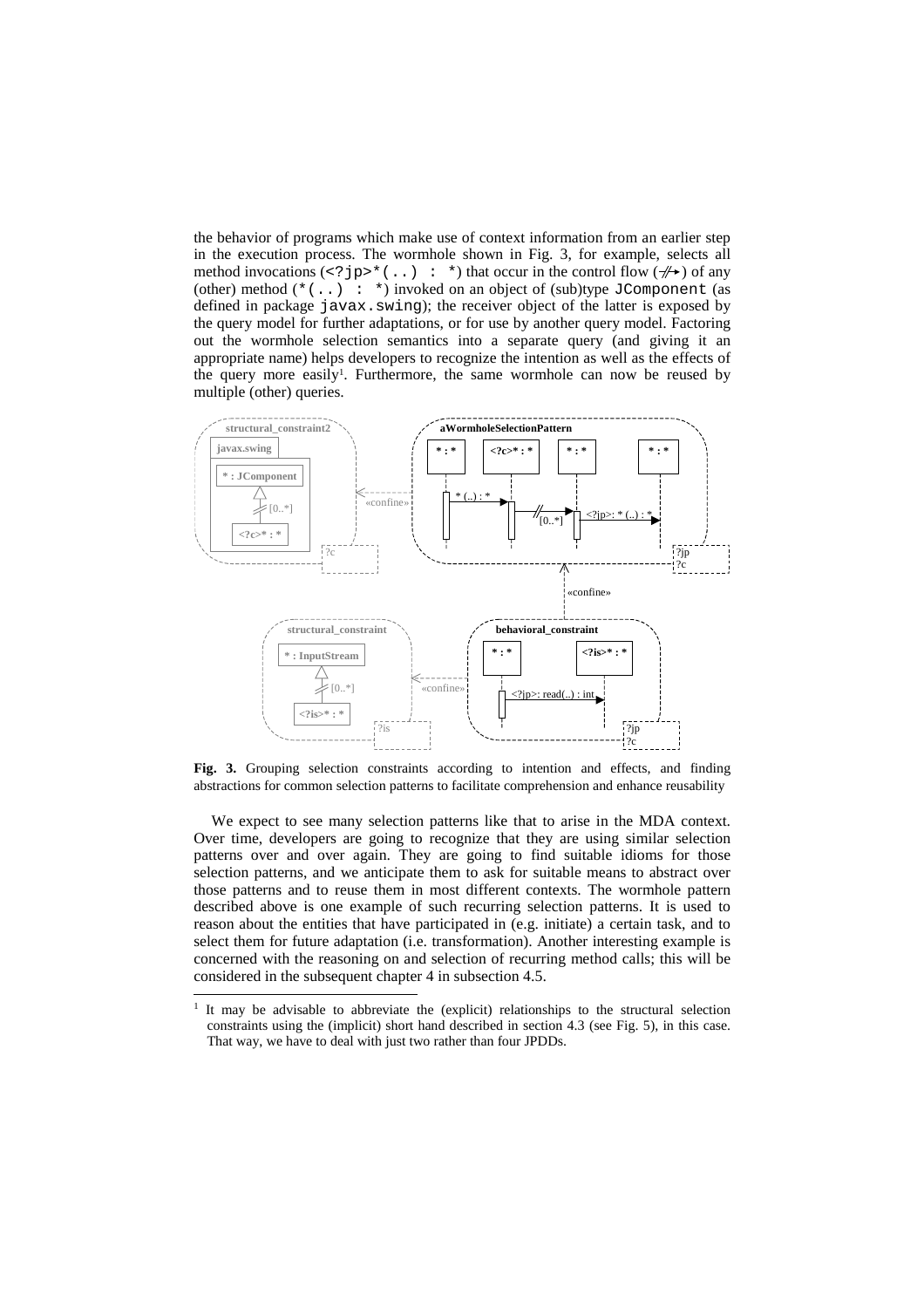### **4 Relationships**

Having elucidated necessity and benefits of query model relationships, we now take a closer look at the nature of these relationships and define them more rigorously. We introduce three kinds of relationship: «union», «confinement», and «exclusion». These relationships combine the selection criteria of one query model with the selection criteria of another query model; however, every time in a different manner.

In the following, we refer to the including query model (e.g. JPDD  $\overline{D}$  in Fig. 4) as the "client" query model, and to the included query model (e.g. JPDD\_A, JPDD\_B, or JPDD\_C in Fig. 4) as the "supplier" query model (in compliance to common UML parlance).

#### **4.1 Mapping Rules**

All combination relationships can be annotated with mapping rules indicating what identifiers from the including (client) query model are matched to what identifiers from the included (supplier) query model for unification purposes. Mapping rules are enclosed in curly braces ( $\{\}$ ) and are prepended by a lower-case Rho " $\rho$ " in the following manner "ρ{clientid=supplierid}" (see Fig. 4 for an example). In case no explicit mapping rules are given, correspondence is assumed for all identifiers of same name. If explicit mapping rules are given, though, any identifier from included (supplier) query model and/or the including (client) query model *not* being mentioned in the mapping rules is considered irrelevant for the union, confinement, or exclusion, respectively.

Mappings may only be established between identifiers referring to the same type of element (i.e. classes, objects, attributes, operations, parameters, stimuli, etc.). Furthermore, mapping rules may only be specified for identifiers of the included (supplier) query model if they are exposed in the query model's parameter box. Any other identifier specified inside the included query model is not accessible from outside the query model. In contrast to this, identifiers specified inside the including (client) query model may be involved in mapping rules. This is because the inclusion is assumed to happen in the namespace of the including query model (the including query model is "calling for" the inclusion). Consequently, the identifiers of the



**Fig. 4.** Graphical representation of combination relationships between query models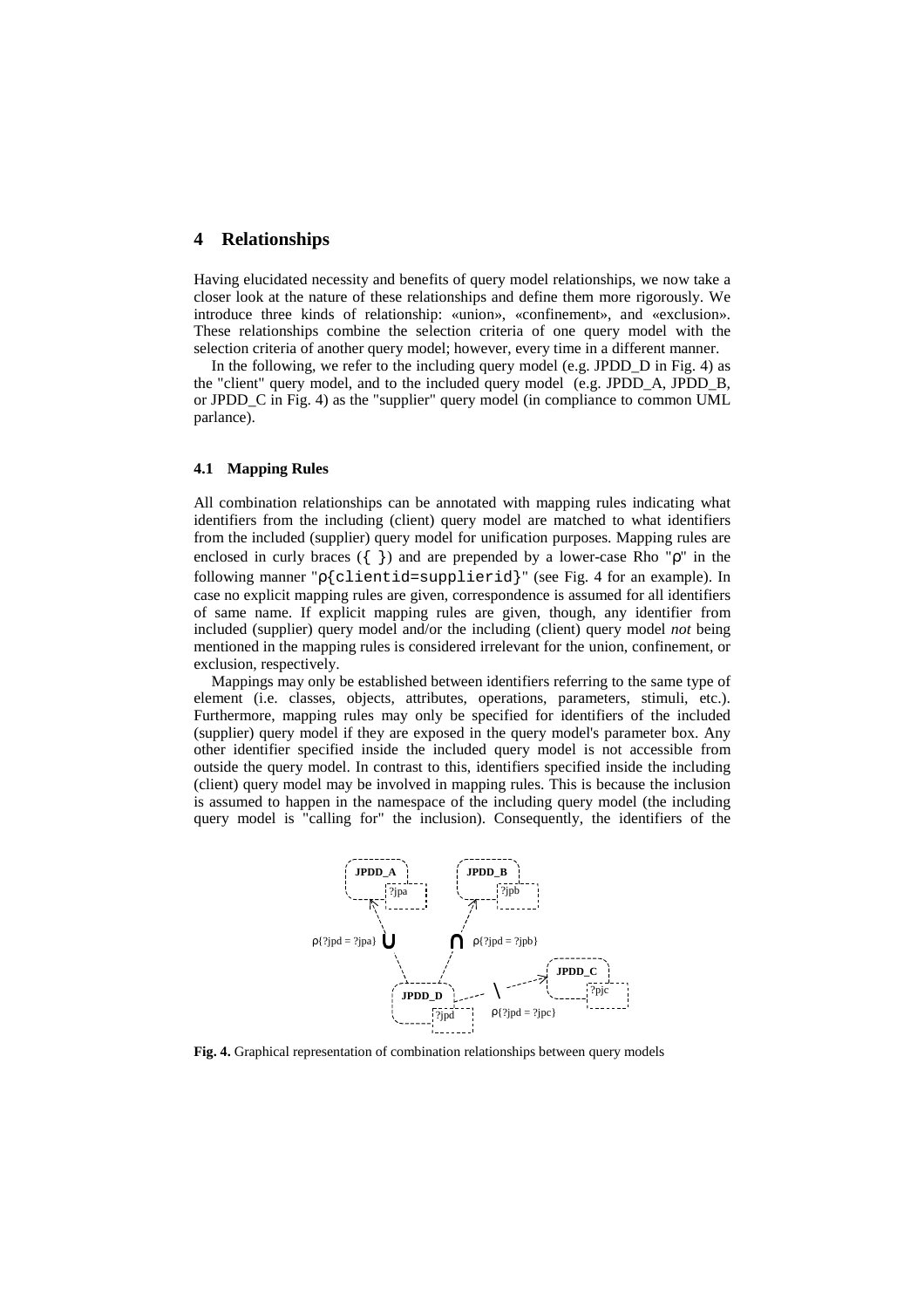including query model are deemed to be visible.

It remains to note that if a JPDD calls for multiple unions, confinements, and exclusions at the same time, combining is accomplished in the following order "1. all unions – 2. all confinements – 3. all exclusions". Any other combination order needs to be explicitly modeled using an execution tree.

## **4.2 Union**

The first kind of relationship considers the selection criteria of the included (supplier) query model to be *alternative selection criteria* that extend those given in the including (client) query model. Consequently, the elements being designated by the including (client) query model are complemented with those being designated by the included (supplier) query model. Basically, this lead to a union of the designation results of both query models. Therefore, we use a union symbol "∪" to symbolize this kind of relationship (see Fig. 4 for an example). In union relationships, mapping rules must be specified at least for all identifiers contained in the parameter box of the including (client) query model so that no element may be left unspecified in any tuple of the final designation result.

#### **4.3 Confinement**

The second kind of relationship looks at the selection criteria of the included (supplier) query model as *additional restrictions* that confine the selection criteria of the including (client) query model. Confinement is accomplished using mapping rules which are attached to the relationship and that indicate what identifier from the



Fig. 5. Shorthand for concatenating selection constraints of different nature using a dotted line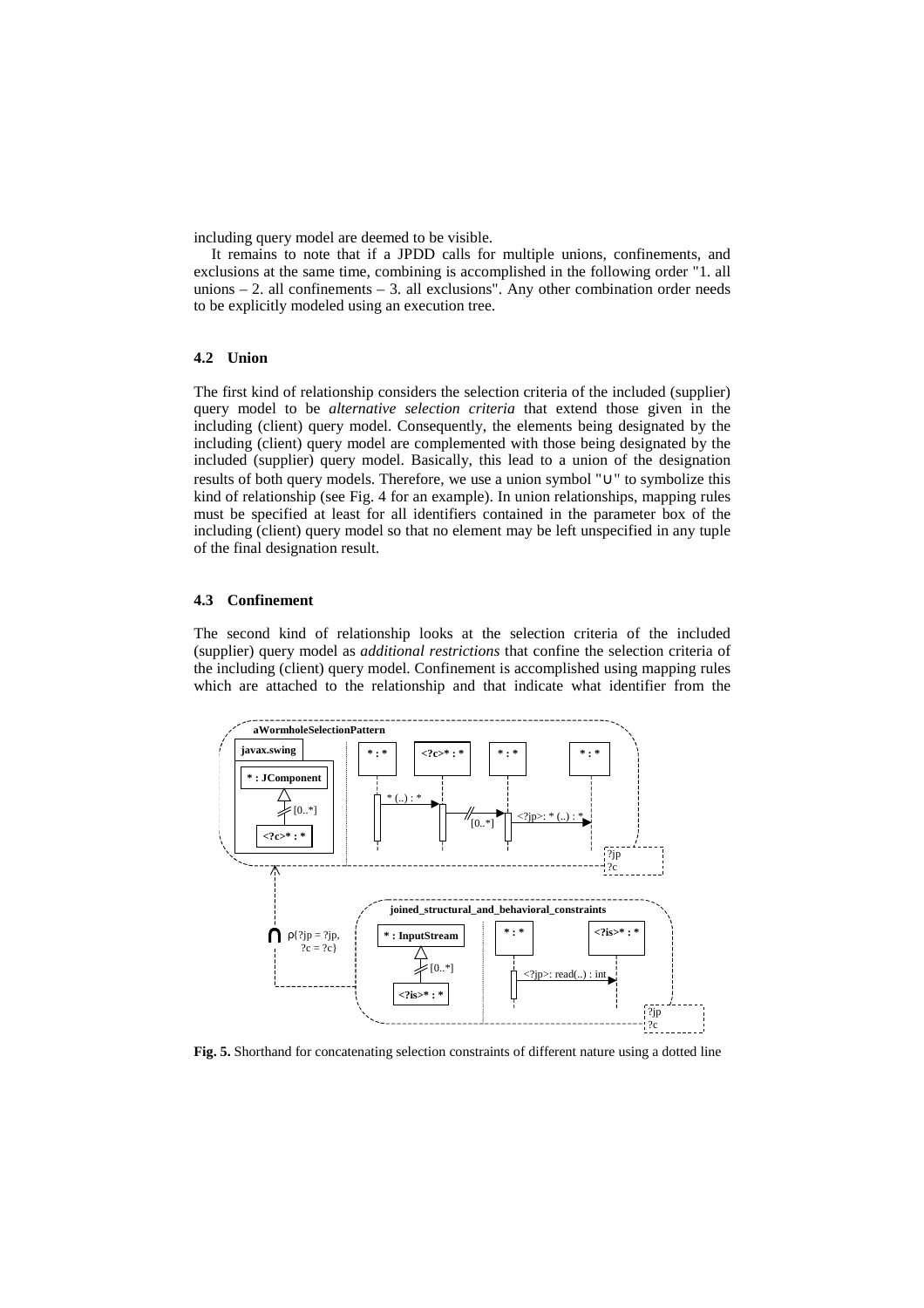including (client) query model confines what identifier from the included (supplier) query model. In consequence, the designation result of the including (client) query model is diminished to those tuples only that have a corresponding tuple in the designation result of the included (supplier) query model. We use an intersection symbol "∩" to indicate this kind of relationship (see Fig. 4 for an example).

As a short hand, confinement relationships can be abbreviated in a single query model by means of a dotted line. This is particularly useful when selection constraints of different nature (e.g. structural and behavioral selection constraints) are to be confined, and no distinct representation of either (or both) selection constraint(s) seems befitting. For example, Fig. 5 demonstrates how the structural and behavioral selection constraints from Fig. 3 (see section 3) can be merged into two rather than four query models. Further merging (e.g. in order to get one single all-inclusive query model) would be possible. Doing so, however, would obstruct the easy recognition of the application of the wormhole selection pattern in the query model.

#### **4.4 Exclusion**

The third kind of relationship regards the selection criteria of the included (supplier) query model to be *exclusion constraints*, which means that all tuples designated by the including (client) query model are excluded from its designation result if there is a corresponding tuple in the designation result of the included (supplier) query model. Again, correspondence between tuples is established by means of mapping rules that specify what identifier from the including (client) query model matches with what identifier from the included (supplier) query model. We use the difference symbol "\" to designate this kind of relationship (see Fig. 4 for an example).

## **4.5 Example**

Having introduced the different combination relationships in detail, we now want to demonstrate their usage and their different effects with help of a small example.

Fig. 6 shows two query models, one of which is already well known from the previous examples (the bottom one). The other (top) one represents a general abstraction over recurring method calls: It selects two messages <?jp1> and <?jp2>, which both are sent to the same object <?obj>, and which both invoke methods with the (same) signature  $\langle$ ?sig>. Message  $\langle$ ?jp1> is "chained" to message <?jp2> with help of an indirect message symbol, which designates that message <?jp2> occurs in the control flow of message <?jp1>. Assuming that an object does not have two methods with the same signature, this query model selects all (equivalent) recurrences of a given message in its own control flow. This selection pattern is often needed to ensure that a given adaptation (or transformation) is applied only once (e.g. at the first occurrence of a method call) rather than every time the method is invoked.

The upper (supplier) query model is now included into the lower (client) query model in three different ways:  $\mathbb D$  by means of a confinement relationship,  $\mathbb \hat{D}$  by means of a exclusion relationship, and  $\circled{S}$  by means of a combination of both. The confinement relationships are annotated with mapping rules stating that message  $\langle$ ? ip> from the lower (client) query model is mapped to message  $\langle$ ? ip1> in the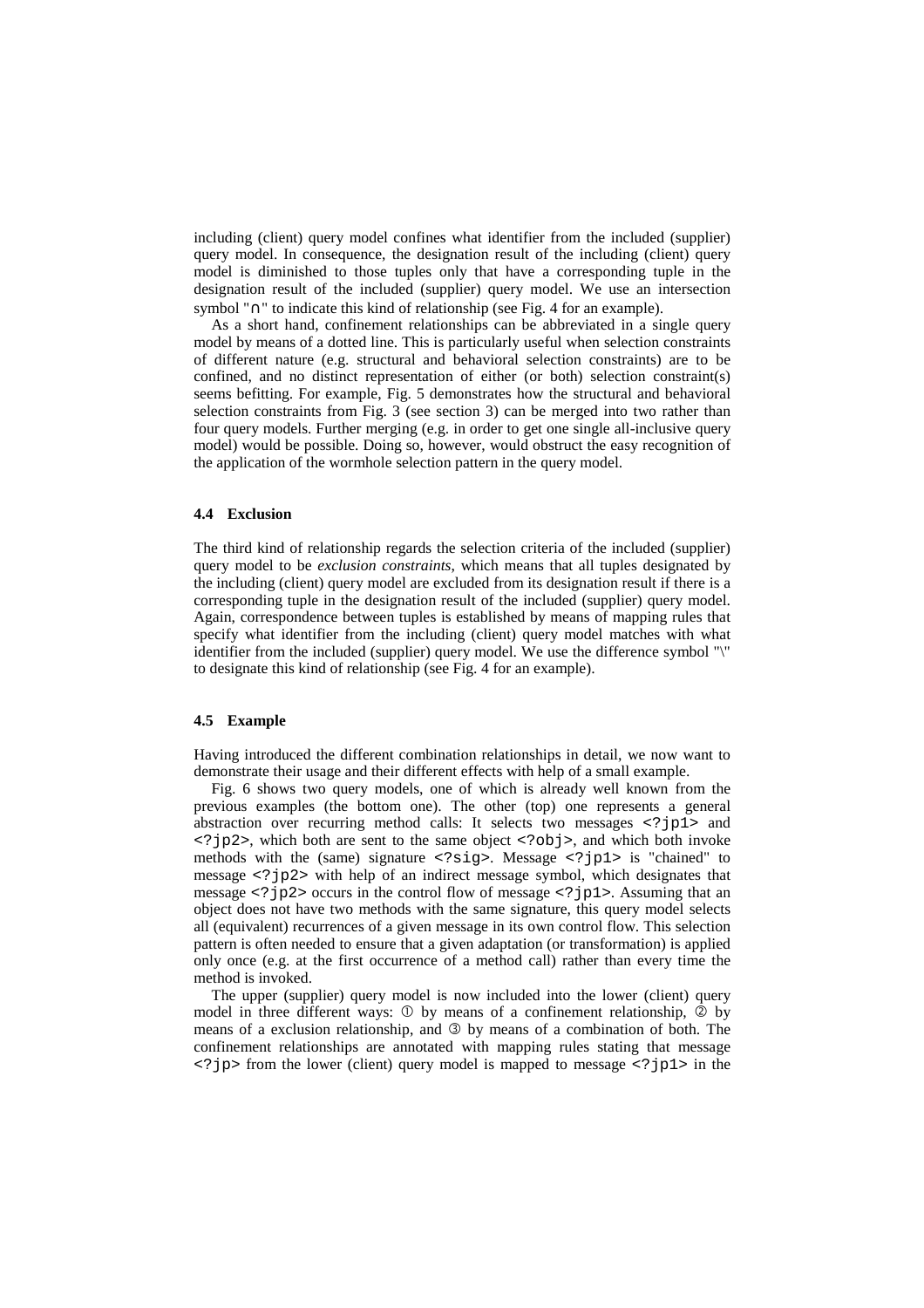

**Fig. 6.** Different usages of combination relationships

upper (supplier) query model. The exclusion relationships are annotated with mapping rules stating that message <?jp> from the lower (client) query model is mapped to message <?jp2> in the upper (supplier) query model. The effects of these combination relationships are as follows:

In the first case  $\mathbb{O}$ , method calls matching the lower (client) query model are only selected if there exists an recurring, i.e. an equivalent, method call in their control flow. As a result, all recursive method calls are selected, but the last. In the second case  $@$ , method calls matching the lower (client) query model are selected only if they do not represent a recurring method call in the control flow of an equivalent method call. In consequence, only the first method call of a recurring set of equivalent method calls is selected, as well as any non-recurring method call. In the third case  $\circledcirc$ , the selection semantics of  $\overline{O}$  and  $\overline{Q}$  are combined. As a result, all method calls representing the first ones in a recurring set of equivalent method calls are selected (due to the exclusion relationship); unlike to the previous case, though, selection of non-recurring method calls is not considered (due to the confinement relationship).

## **5 Semantics**

In this section, the semantics of the relationships (that have been introduced in the previous section) are specified using the Object Constraint Language (OCL) 2.0 [19]. The OCL is chosen as it has been commonly proposed as the standard query language for QVT model transformations (cf. [10], [21], [6]).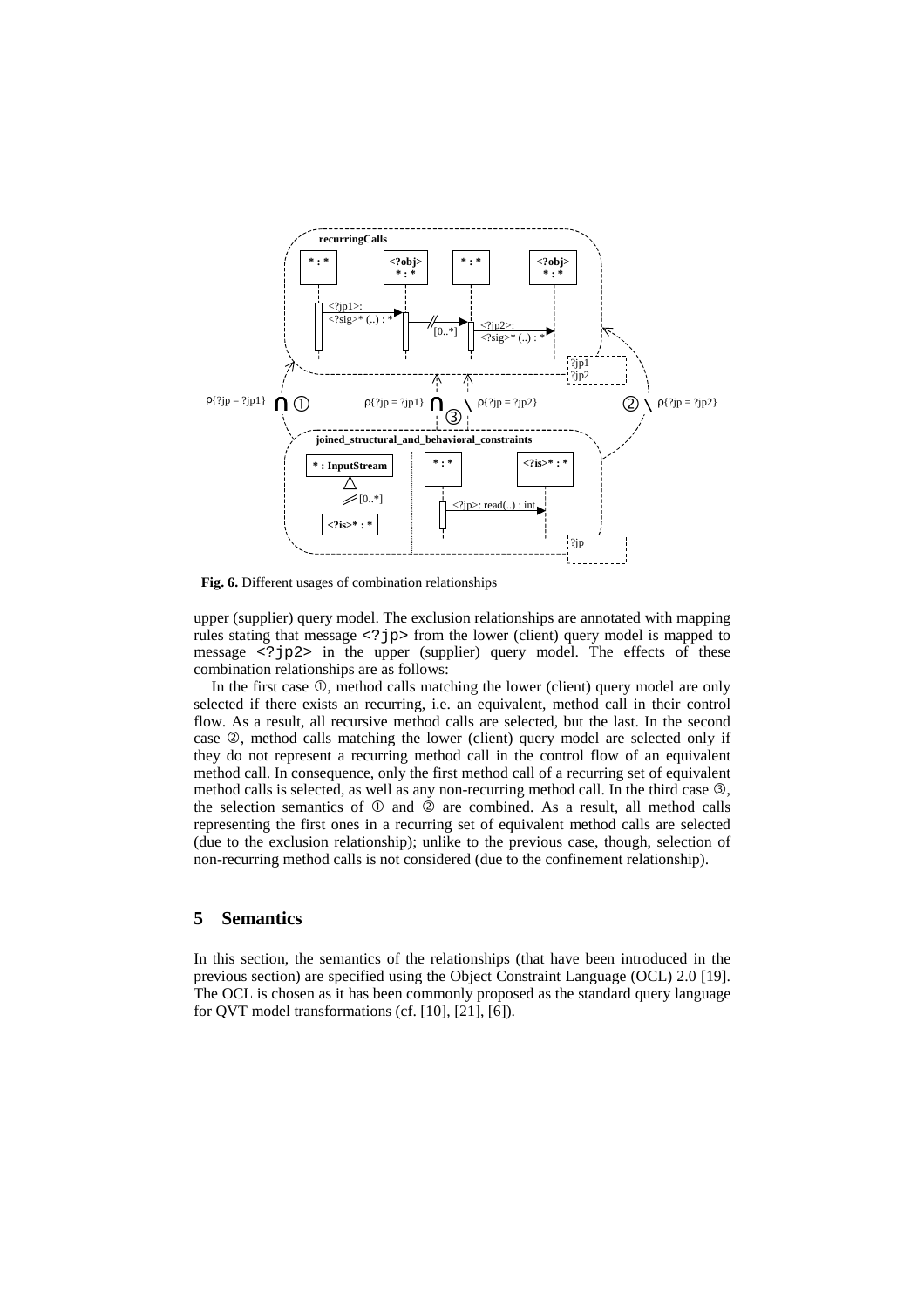**Table 1.** OCL semantics of combination relationships

```
-- identifier result sets
let QueryA_identifierResultSet(someModel : Namespace) :
       \sf{Set}(\mathsf{TupleType}(\mathsf{id}_{\sf A1} : \mathsf{idType}_{\sf A1}, \dots, \mathsf{id}_{\sf A} : \mathsf{idType}_{\sf A_i} : \mathsf{id}_\sf A_k : \mathsf{idType}_{\sf Ak}, \dots, \mathsf{id}_{\sf An} : \mathsf{idType}_{\sf An})) = ...let QueryB_identifierResultSet(someModel : Namespace) :
      Set(TupleType(id_{B1}: idType_{B1}, ..., id_{Bj}: idType_{Bj}, ..., id_{Bl}: idType_{Bl}, ..., id_{Bm}: idType_{Bm})) = ...-- exposed result set
let QueryB_parameterResultSet(someModel : Namespace) :
       Set(TupleType(par<sub>B1</sub>: parType<sub>B1</sub>, ..., par<sub>Br</sub>: parType<sub>Br</sub>, ..., par<sub>Bs</sub>: parType<sub>Bs</sub>)) =
    QueryB_identifierResultSet(someModel)->collect(tup |
           Tuple{par}_{B1} = tup.id_{B1}, ..., par_{Br} = tup.id_{Bi}, ..., par_{Bs} = tup.id_{Bm})-- result sets to be combined
let T1(..) = QueryA_identifierResultSet(..)
let T2(..) = QueryB_parameterResultSet(..)
-- set of tuple type labels in T1 and T2 having identical names (cf. [3])
let D = p.first.allAttributes->intersection(p.second.allAttributes)
-- set of joinable tuples from T1 \times T2
let X(.) = T1(.)->product(T2(.))->select(p | D->forAll(d | p.first.d = p.second.d))
-- union
T1(..)->union(T2(..))
-- confinement
T1(..)->select(q | X(..)->exists(p | p.first = q))
-- exclusion
T1(..)->reject(q | X(.)->exists(p | p.first = q))
```
#### **5.1 General OCL Semantics**

Using the Object Constraint Language (OCL), the combination relationship can be defined more rigorously. To do so, we assume that each query model selects a set of model elements – i.e. those model elements that are given an identifier in the query model – from a given user-model. The model elements are returned as a set of tuples, while each tuple represents a distinct combination of model elements (from the given user-model) that satisfies the selection criteria outlined in the query model. In Table 1, these sets are rendered by QueryA\_identifierResultSet and QueryB\_ identifierResultSet. The operations take one parameter (someModel) that is the user-model which is to be queried.

From all model elements in the query model that are given an identifier, only a projection is exposed for further processing. These model elements (i.e. their identifiers) are listed in the query model's parameter box. Again, the model elements are returned as a set of tuples. In Table 1, these set operations are exemplified by QueryB\_parameterResultSet. And again, the operations take one parameter (someModel) identifying the user-model that is to be queried.

Available to a «union», «exclusion», or «confinement» combination relationship are (a) *all* identified model elements of the including (client) query model (i.e. QueryA\_identifierResultSet in Table 1, subsequently referred to as T1)<sup>2</sup>, as well as (b) *only the exposed* model elements of the included (supplier) query model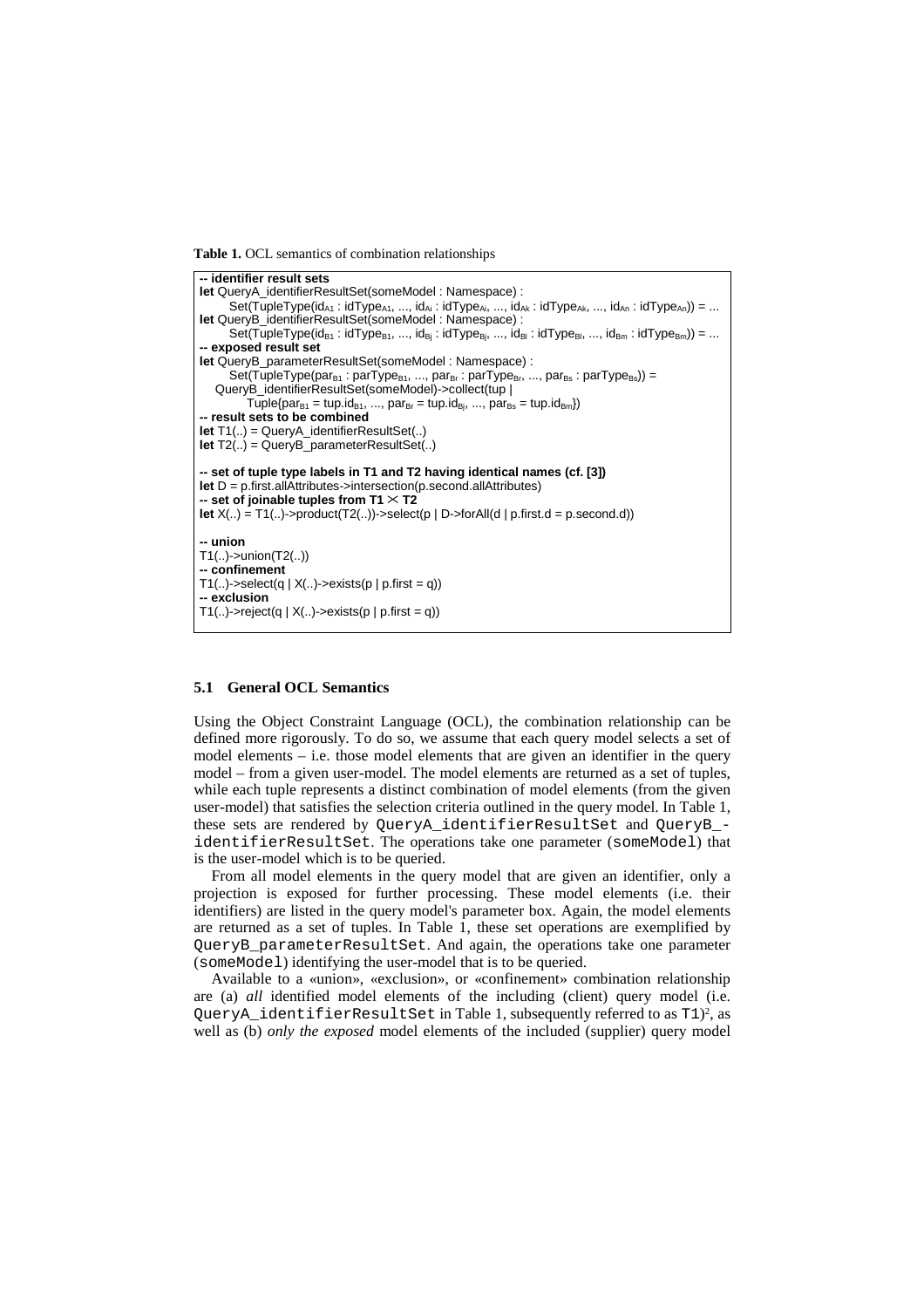(i.e. QueryB\_parameterResultSet in Table 1, subsequently referred to as T2) 2 (cf. Mapping Rules section).

In case of a union, the set of tuples T1 and T2 are unified using the OCL core operation union (see Table 1).

In case of a confinement, all pairs of tuples from T1 and T2 that comply to each other in all of their attributes having the same name (referred to as D in Table 1) are collected from the Cartesian product of T1 and T2 (following the approach of [3] to compute a relational join). These pairs of tuples (referred to as  $X$  in Table 1)<sup>2</sup> are then used to diminish the set of tuples T1 to those that are *also* part of X.

In case of an exclusion, initial proceeding is the same as in case of a confinement. Afterwards, though, the set of tuples T1 is diminished to those tuples that are *not* part of X (see Table 1).

Note that the semantics of both confinement and exclusion relationships are defined such that they allow the combination of query models whose result sets are different in structure (i.e. that comprise different – that is, only partially overlapping – sets of attributes). Note further that in the OCL code (see Table 1) we abstract from the mapping rules. Mapping, i.e. renaming of and projection to relevant identifiers in T1 and T2, cannot expressed trivially – and in a general way  $(!)$  – in the OCL (cf. [3], [4]). Hence, this can only be done manually for a particular combination relationship (as it will be demonstrated in the following).

#### **5.2 A Concrete Example**

l

After describing the general OCL semantics of the combination relationships in Table 1, we now take a look at their actual implications to a concrete example. We do so by revisiting the example from section 4.5.

First of all, we need to specify the relevant result sets of the query models, i.e. the identifier result set of the including query model as well as the parameter result set of the included query model (see above). Table 2 exemplifies how this is accomplished for query model recurringCalls<sup>3</sup> – referred to as QueryB in Table 2 (the specification of the result set of query model joined\_structural\_and\_behavioral constraints – referred to as QueryA in Table  $2$  – is omitted here for space reasons): The OCL code<sup>4</sup> starts out with collecting all possible combinations of model elements from the user-model being passed (someModel) that are of same type as the identifier model elements in the query model. In this example, the result set therefore contains all combinations of two stimuli model elements (stim1 and stim2), one instance model element (inst), and one operation model element (sig) that can be found in the user-model. Then, in a second step, this result set is reduced to only those combinations that consist of elements complying to the selection criteria specified in the query model. This evaluation is accomplished by special *matchModelElement* operations, such as they have been specified in [23] [22]. The operations take as parameter an identifier model element from the query model

<sup>&</sup>lt;sup>2</sup> Note that we abstract from parameter someModel of the result sets T1, T2, and X in the subsequent text and in Table 1.

<sup>&</sup>lt;sup>3</sup> The approach has been inspired by the OCL code in [13].

<sup>&</sup>lt;sup>4</sup> We used OCLE 2.02 (http://lci.cs.ubbcluj.ro/ocle) to syntax and type check the OCL code. Note that we abstract from any type cast (oclAsType) in the code shown.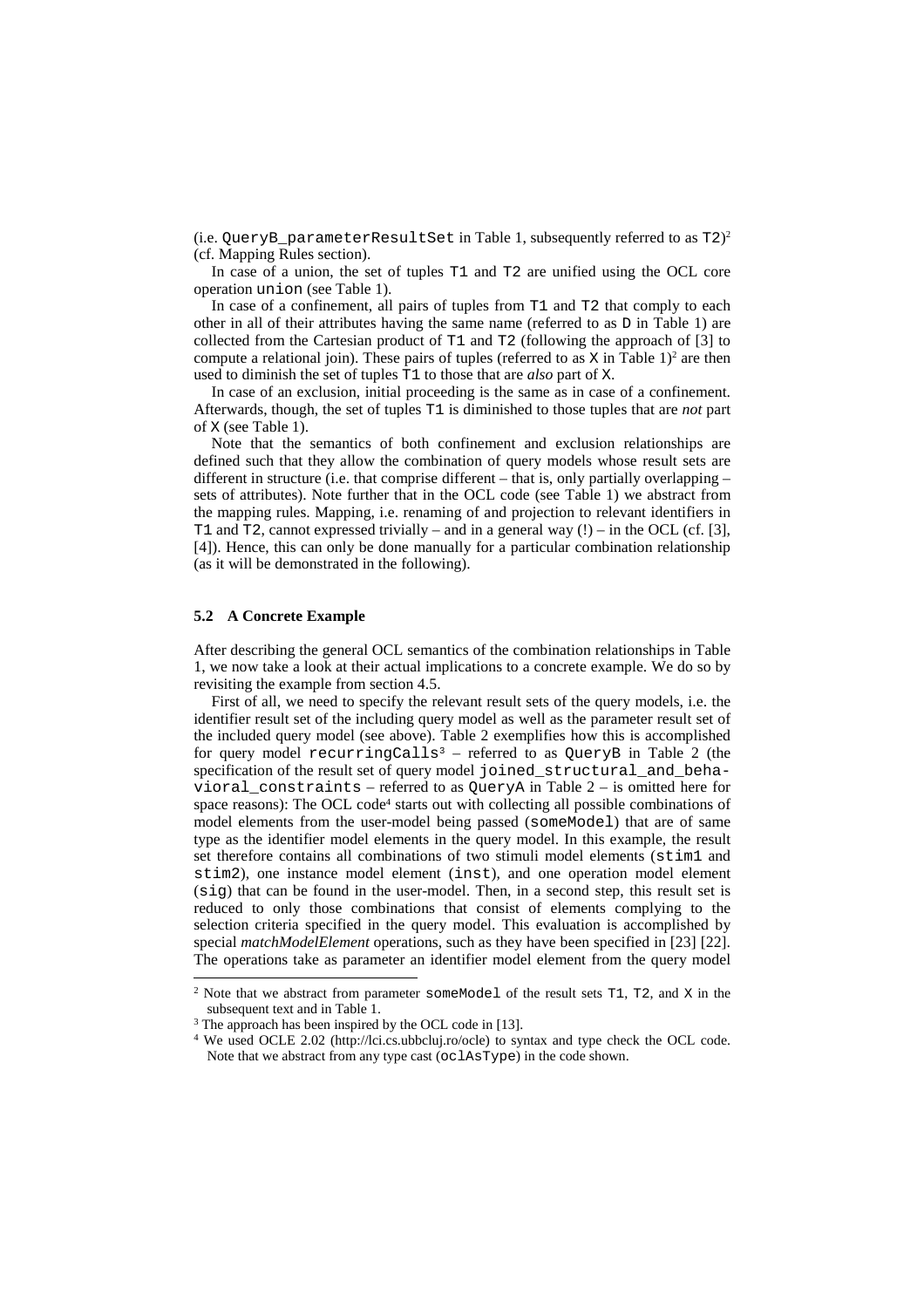**Table 2.** Applying the OCL semantics to the example

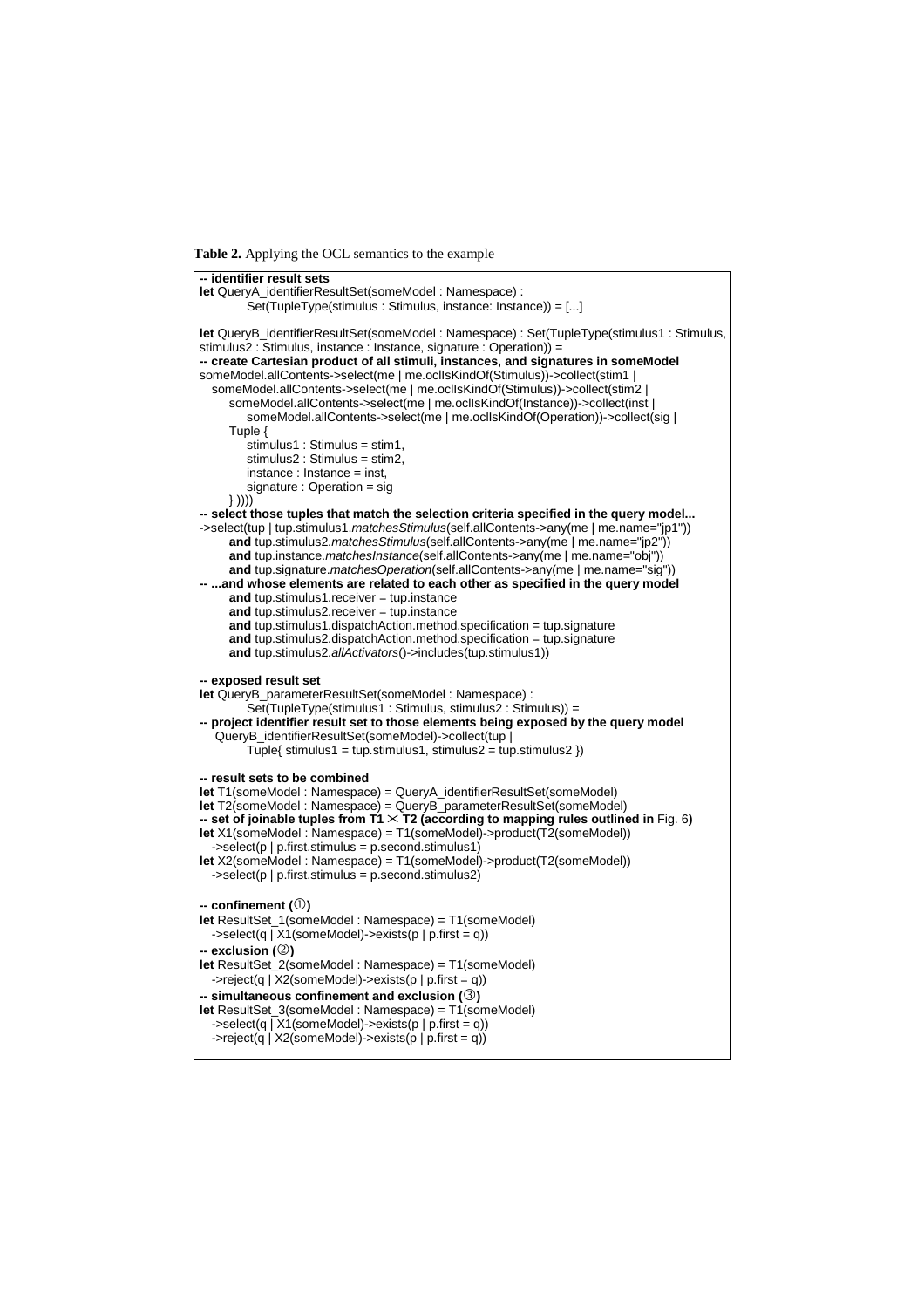$(i.e.$  jp1, jp2,  $obj$ , and  $sig$ , respectively<sup>5</sup>); the parameter is taken as a selection pattern to which the user-model elements are compared. At last, the OCL code assures that the elements in the remaining combinations actually relate to each other as specified in the query model (the evaluation is based on the (meta-)associations between the model elements as specified in the UML meta-model [20]).

Once we have retrieved the identifier result set of the (included) query model (QueryB\_identifierResultSet), we need to project that result set such that its tuples only consists of model elements that are actually exposed by the query model. Therefore, a parameter result set (QueryB\_parameterResultSet) is created from the identifier result set, whose tuples only consist of model elements that are (designated by the identifier model elements) listed in the parameter box of the query model (i.e. the stimuli stimulus1 and stimulus2, in this case).

Now we are ready to perform the confinement and the exclusion, respectively. To do so, two sets X1 and X2 of "joinable tuples" are created – one for each mapping specification given in the example (see Fig. 6). The sets comprise all pairs of tuples from QueryA\_identifierResultSet (referred to as T1) and QueryB\_ parameterResultSet (referred to as T2) that are referring to the same model elements in their attributes being mapped (i.e. in stimulus and stimulus1, as well as in stimulus and stimulus2, respectively). The sets are then used to filter the identifier result set of the including query model (QueryA\_identifier-ResultSet, referred to as  $T1$ ) such that it consists only of those tuples  $\mathbb O$  being part of X1 (resulting into a confinement),  $\oslash$  being *not* part of X2 (resulting into an exclusion), and finally,  $\circled{}$  being part of X1, but not part of X2 (resulting into a combined confinement and exclusion).

## **6 Related Work**

l

JPDDs as we have used them in this paper relate to other approaches that provide visualization means for model queries in the MDA domain. Examples of such approaches are basically all proposals to specify model transformations, such as MOLA [11], BOTL [17], or the QVT-Merge submission [21], etc. However, none of these approaches provide means to reason about model queries in isolation. In consequence, no abstraction means are provided to segregate recurring selection patterns, and no relationships are specified to re-use such recurring selection patterns in different discrete application domain-specific selection queries.

Instead, OCL 2.0 is commonly suggested to serve as a (purely textual) query language – e.g. for OMG's transformation language QVT (cf. [10], [21], [6]). Therefore, it is interesting to relate our combination relationships to OCL's proper capabilities to express and calculate combination of sets of tuples. Several studies [16] [1] [3] have been conducted in this regard to investigate the expressiveness of OCL with respect to relational algebra [5], a well-known and well-founded approach to specify operations on (e.g. combinations of) sets of tuples, originating from the

<sup>&</sup>lt;sup>5</sup> It is assumed that the OCL code is specified in the context of the query model; thus, self.allContents refers to all model elements contained in QueryB. See [22] for further information on how identifiers and name patterns are stored in the metarepresentation of model elements.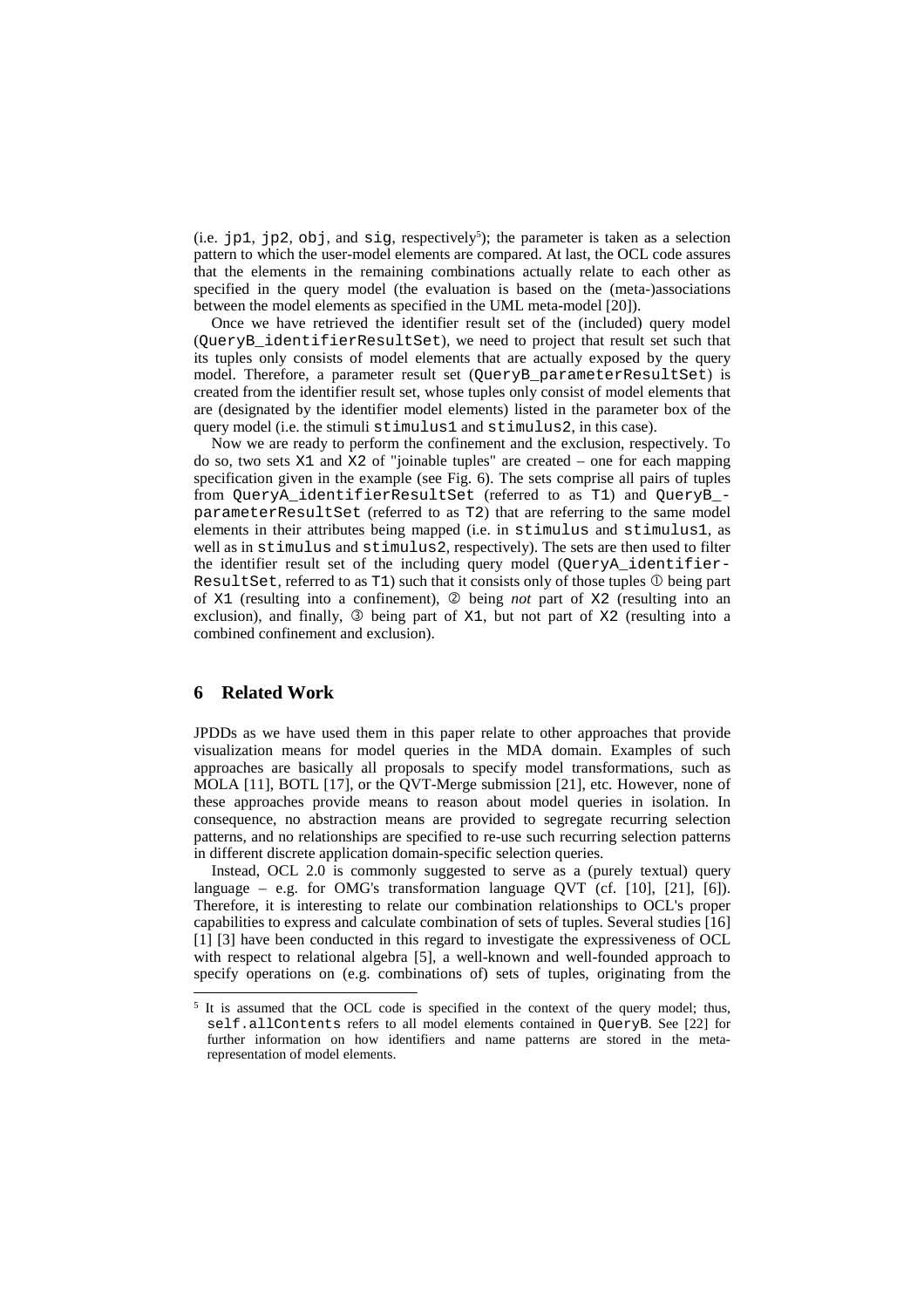database domain. In the latest study [3], it has been stated that since the introduction of tuple types and product types as primitive operators in OCL 2.0, OCL became much more expressive. But still, projection and renaming of tuple attributes needs to be done on a per-case basis and cannot be expressed in a general way. When compared to the mentioned work, it is important to note that our work is not focused on providing a (relational) complete set of graphical operators that could serve as a basis for arbitrary computations over sets of tuples (of model elements). Instead, the goal was to find appropriate abstractions for common combinations of query models and daily needs in query design.

Nonetheless, the identified combination relationships can be compared to relational operations, and would correspond to the following expressions: Assuming that sets of tuples T1 and T2 (see Table 1) designate relations, a union relationship equates to the following relational operation: T1 ∪ T2. A confinement relationship could be expressed as a left semi-join between T1 and T2: T1  $\lt$  T2. And finally, an exclusion relationship equates to  $T1 - (T1 \times T2)$ . A mapping rule serves two purposes: First of all, it projects the second relation T2 to those attributes that are relevant for the respective relational operation:  $\pi_{\text{atT2.1, atT2.2, ..., atT2.n}}$  T2. Furthermore, it renames the projected attributes so that their labels comply to the attribute labels of the first relation T1 (and the relational operation can actually be performed):  $\rho_{\text{atT1.1}} \leftarrow \text{atT2.1}$ ,  $artT1.2 \leftarrow artT2.2$  attT1.n  $\leftarrow$  attT2.n

Apart from that, the presented relationships also compare to (and have been influenced by) the combination operators for join point queries (so-called "pointcuts")  $\&\&\infty$ , | |, and ! in AspectJ [14], the most popular aspect-oriented programming language. If two join point queries are combined by means of an AND-operator  $\&\&$ , the result set contains all join points that are picked out by *both* queries – which corresponds to the selection semantics of the confinement relationship. If two join point queries are combined by means of an OR-operator | |, the result set contains all join points that are picked out by *either* query – which equates to the union relationship. If a join point query is prepended by a NOT-operator !, the join points designated by that query are dismissed from the selection result. This complies to the exclusion relationship (that is, to be more exact, the exclusion relationship equates to a combination of an AND-operator and a NOT-operator in AspectJ, i.e. "&& !").

# **7 Conclusion**

In this paper we elucidated the need of having suitable means to combine query models. We presented three kinds of combination relationships – «union», «confinement», and «exclusion» – and detailed their semantics informally and with help of OCL 2.0 expressions. We demonstrated the usage and the benefits of these relationships with help of two common selection patterns.

By means of the presented combination relationships, developers are able to abstract from recurring selection patterns and to reuse them in different application contexts. Furthermore, they are able to relate queries pertaining to different modeling notations or diagrams (e.g. to both structural and behavioral model specifications); thus, they are able to specify context-sensitive model queries. Of course, in order to efficiently do so in model transformations, the meta models of the involved modeling notations must share some common abstractions.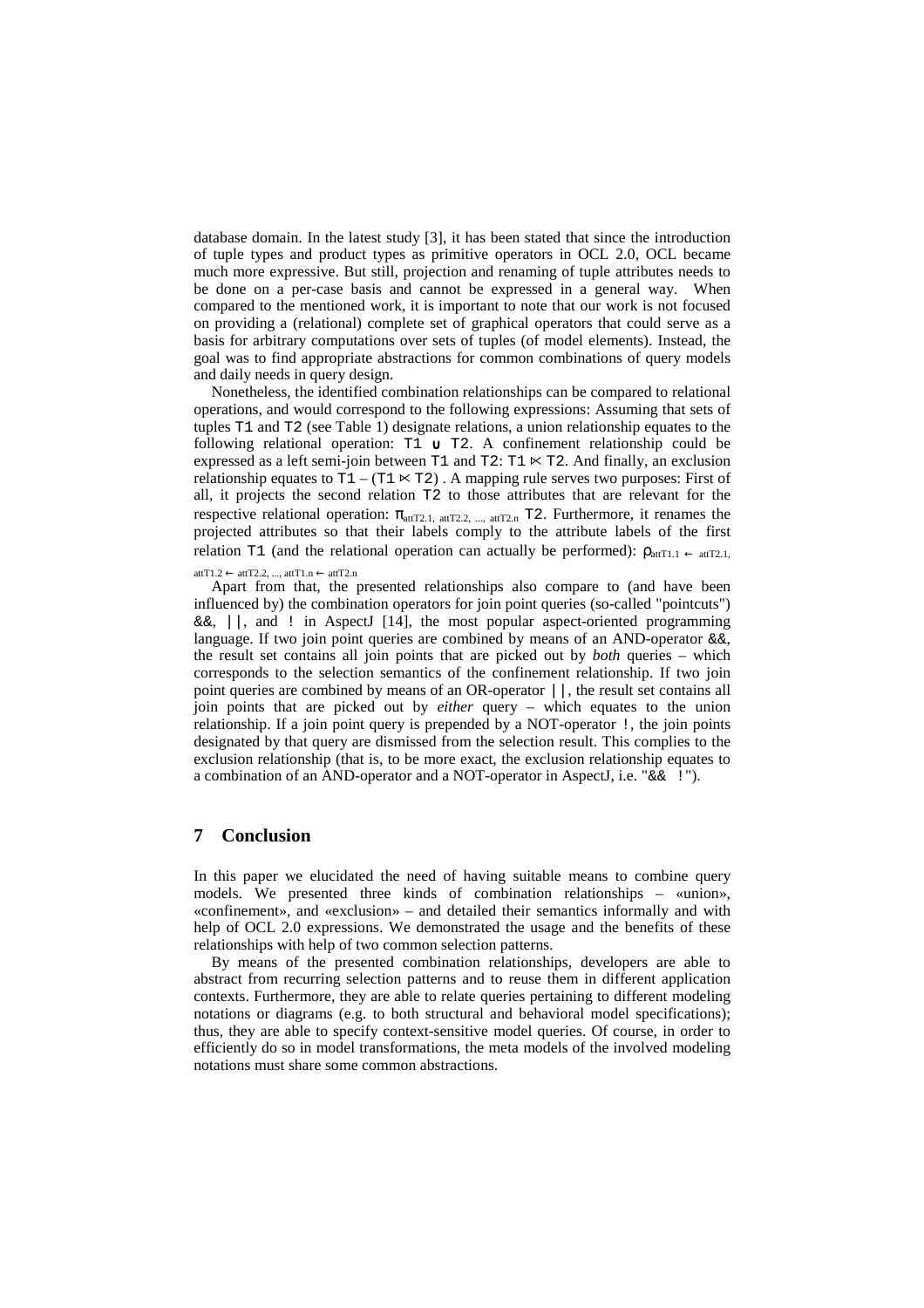Provided with the combination relationships presented in this paper, abstractions of recurring selection patterns can be assembled in public libraries (just like abstractions of common transformations can be assembled in public transformation libraries), ready for reuse by the model-driven developer. That way, developers are freed from elaborating on recurring selection semantics again and again (e.g. how to handle recursive method calls; see section 4.5), each time they are dealing with a new problem.

It remains to mention that our work is not concerned with the actual evaluation of query combinations. That is, we do not consider how the resulting sets of tuples (of model elements) are actually extracted from a given user model. In particular, we currently abstract from problems that may occur due to recursive or circular query combinations. Such combinations may lead to infinite loops during query evaluation, or may introduce irresolvable dependencies between the involved query specifications. It is an interesting field for future research to investigate if such problems may be detected prior to query execution time and how they could be possibly resolved automatically based on static query analysis.

# **References**

- [1] Akehurst, D., Bordbar, B., *On Querying UML Data Models with OCL*, in: Proc. of UML'01, Toronto, Canada, LNCS 2185, Springer, October 2001, pp. 91-103
- [2] Aßmann, U., Aksit, M., Rensink, A., *Model Driven Architecture* (European MDA Workshops: Foundations and Applications, MDAFA 2003 and MDAFA 2004, Twente, The Netherlands, June 26-27, 2003 and Linköping, Sweden, June 10-11, 2004; Revised Selected Papers), LNCS 3599, Springer, June 2004
- [3] Balsters, H., *Modelling Database Views with Derived Classes in the UML/OCL-Framework*, in: Proc. of UML'03, San Francisco, CA, LNCS 2863, Springer, October 2003, pp. 295-309
- [4] Blaha, M., Premerlani, W., *Object-Oriented Modeling and Design for Database Applications*, Prentice Hall, Englewood Cliffs, NJ, 1998
- [5] Codd, E.F., *Relational Completeness of Data Base Sublanguages*, in: Rustin, R. (ed.), Courant Computer Science Symposia, Vol. 6: Database Systems, Prentice Hall, Englewood Cliffs, NJ, 1972, pp. 65-98
- [6] Compuware Corporation, SUN Microsystems, *2nd revised submission for MOF 2.0 Query/Views/Transformations RFP*, 11. October 2004 (OMG Document ad/2004-10-03)
- [7] Gamma, E., Helm, R., Johnson, R., Vlissides, J., *Design Patterns: Elements of Reusable Object-Oriented Software*, Addison-Wesley, Reading, 1995
- [8] Hanenberg, S., Schmidmeier, A., *Idioms for Building Software Frameworks in AspectJ*, 2nd AOSD Workshop on Aspects, Components, and Patterns for Infrastructure Software (ACP4IS), Boston, MA, March 17, 2003
- [9] Hannemann, J., Kiczales, G., *Design pattern implementation in Java and AspectJ*, in: Proc. of OOPSLA'02, Seattle, Washington, SIGPLAN Notices 37(11), ACM, November 2002, pp. 161-173
- [10] Interactive Objects Software, Project Technology, *2 nd revised Submission for MOF 2.0 Query/Views/Transformations RFP*, 12. January 2004 (OMG Document ad/2004-01- 14.pdf)
- [11] Kalnins, A., Barzdins, J., Celms, E., *Model Transformation Language MOLA*, in: [2], pp. 62-76
- [12] Kiczales, G., Lamping, J., Mendhekar, A., Maeda, Chr., Lopes, C.V., Loingtier, J-M., Irwin, J.: *Aspect-Oriented Programming*, in: Proc. of ECOOP '97, Jyväskylä, Finland,